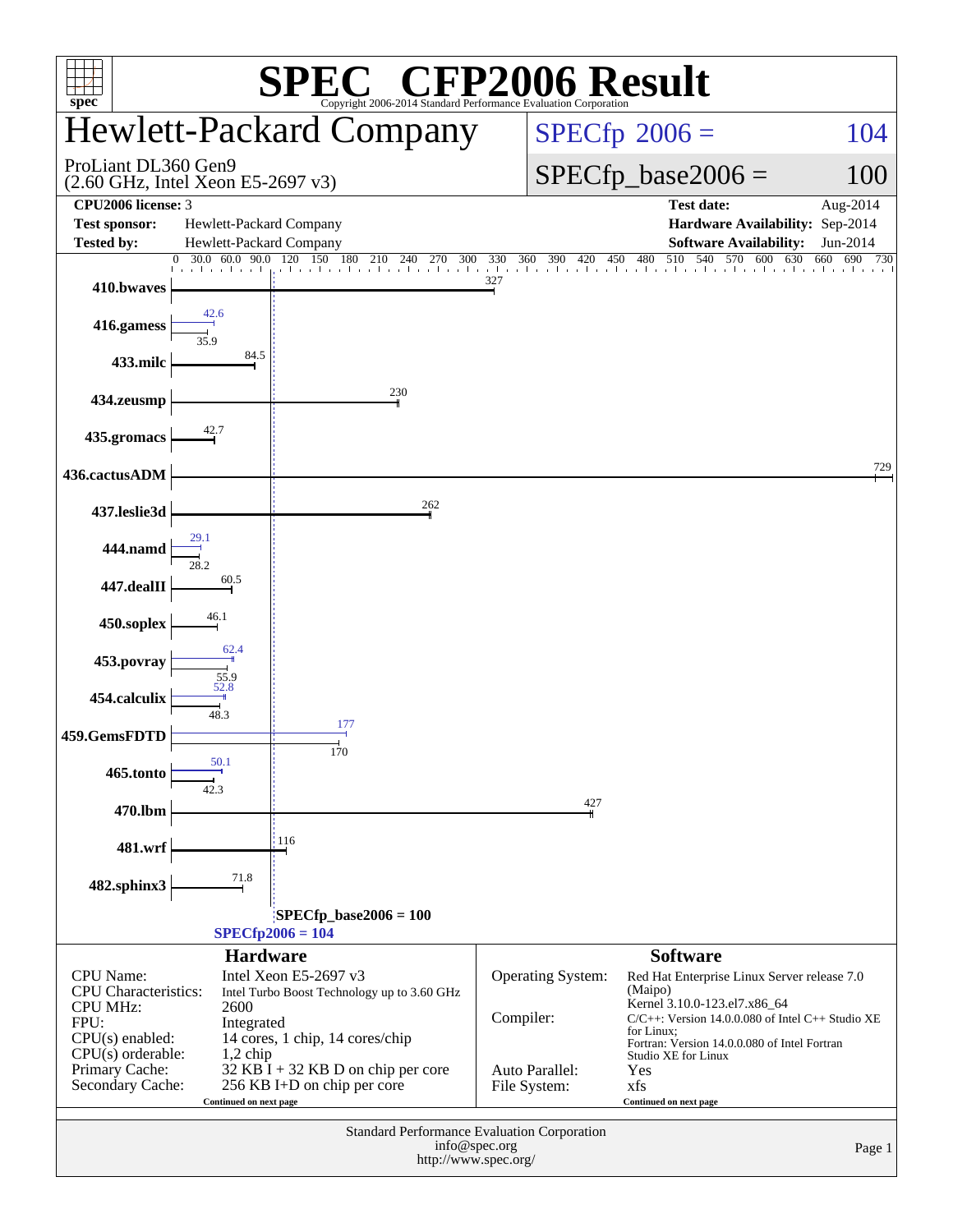

# Hewlett-Packard Company

#### ProLiant DL360 Gen9

(2.60 GHz, Intel Xeon E5-2697 v3)

 $SPECfp2006 = 104$  $SPECfp2006 = 104$ 

### $SPECfp\_base2006 = 100$

**[CPU2006 license:](http://www.spec.org/auto/cpu2006/Docs/result-fields.html#CPU2006license)** 3 **[Test date:](http://www.spec.org/auto/cpu2006/Docs/result-fields.html#Testdate)** Aug-2014 **[Test sponsor:](http://www.spec.org/auto/cpu2006/Docs/result-fields.html#Testsponsor)** Hewlett-Packard Company **[Hardware Availability:](http://www.spec.org/auto/cpu2006/Docs/result-fields.html#HardwareAvailability)** Sep-2014 **[Tested by:](http://www.spec.org/auto/cpu2006/Docs/result-fields.html#Testedby)** Hewlett-Packard Company **[Software Availability:](http://www.spec.org/auto/cpu2006/Docs/result-fields.html#SoftwareAvailability)** Jun-2014 [L3 Cache:](http://www.spec.org/auto/cpu2006/Docs/result-fields.html#L3Cache) 35 MB I+D on chip per chip<br>Other Cache: None [Other Cache:](http://www.spec.org/auto/cpu2006/Docs/result-fields.html#OtherCache) [Memory:](http://www.spec.org/auto/cpu2006/Docs/result-fields.html#Memory) 128 GB (8 x 16 GB 2Rx4 PC4-2133P-R) [Disk Subsystem:](http://www.spec.org/auto/cpu2006/Docs/result-fields.html#DiskSubsystem) 1 x 400 GB SAS SSD, RAID 0 [Other Hardware:](http://www.spec.org/auto/cpu2006/Docs/result-fields.html#OtherHardware) None [System State:](http://www.spec.org/auto/cpu2006/Docs/result-fields.html#SystemState) Run level 3 (multi-user)<br>Base Pointers: 64-bit [Base Pointers:](http://www.spec.org/auto/cpu2006/Docs/result-fields.html#BasePointers) 64-bit<br>Peak Pointers: 32/64-bit [Peak Pointers:](http://www.spec.org/auto/cpu2006/Docs/result-fields.html#PeakPointers) [Other Software:](http://www.spec.org/auto/cpu2006/Docs/result-fields.html#OtherSoftware) None

| <b>Results Table</b>   |                                                                                                          |            |                |        |                |                                |                |              |                |              |                |              |
|------------------------|----------------------------------------------------------------------------------------------------------|------------|----------------|--------|----------------|--------------------------------|----------------|--------------|----------------|--------------|----------------|--------------|
|                        | <b>Base</b>                                                                                              |            |                |        |                |                                | <b>Peak</b>    |              |                |              |                |              |
| <b>Benchmark</b>       | <b>Seconds</b>                                                                                           | Ratio      | <b>Seconds</b> | Ratio  | <b>Seconds</b> | Ratio                          | <b>Seconds</b> | <b>Ratio</b> | <b>Seconds</b> | <b>Ratio</b> | <b>Seconds</b> | <b>Ratio</b> |
| $410$ .bwayes          | 41.6                                                                                                     | 327        | 41.6           | 327    | 41.6           | 327                            | 41.6           | 327          | 41.6           | 327          | 41.6           | 327          |
| $416$ .gamess          | 546                                                                                                      | 35.8       | 545            | 35.9   | 544            | 36.0                           | 460            | 42.6         | 459            | 42.7         | 459            | 42.6         |
| $433$ .milc            | 109                                                                                                      | 84.6       | 110            | 83.4   | 109            | 84.5                           | 109            | 84.6         | 110            | 83.4         | 109            | 84.5         |
| $ 434$ . zeusmp        | 39.6                                                                                                     | <b>230</b> | 39.6           | 230    | 39.8           | 229                            | 39.6           | 230          | 39.6           | 230          | 39.8           | 229          |
| $435.$ gromacs         | 167                                                                                                      | 42.6       | 167            | 42.7   | 165            | 43.4                           | 167            | 42.6         | 167            | 42.7         | 165            | 43.4         |
| 436.cactusADM          | 16.4                                                                                                     | 729        | 16.8           | 712    | 16.4           | 729                            | 16.4           | 729          | 16.8           | 712          | 16.4           | 729          |
| 437.leslie3d           | 36.0                                                                                                     | 261        | 35.8           | 262    | 35.8           | 262                            | 36.0           | 261          | 35.8           | 262          | 35.8           | 262          |
| 444.namd               | 285                                                                                                      | 28.2       | 285            | 28.1   | 285            | 28.2                           | 276            | 29.1         | 276            | 29.1         | 276            | 29.1         |
| $ 447 \text{.}$ dealII | 189                                                                                                      | 60.5       | 188            | 60.9   | 190            | 60.2                           | 189            | 60.5         | 188            | 60.9         | 190            | 60.2         |
| $450$ .soplex          | 181                                                                                                      | 46.1       | 180            | 46.3   | 182            | 45.8                           | 181            | 46.1         | 180            | 46.3         | 182            | 45.8         |
| $ 453$ . povray        | 94.9                                                                                                     | 56.1       | 95.1           | 55.9   | 95.4           | 55.8                           | 85.3           | 62.4         | 87.0           | 61.1         | 84.5           | 63.0         |
| $ 454$ .calculix       | 171                                                                                                      | 48.3       | 171            | 48.3   | 170            | 48.4                           | 156            | 52.8         | 156            | 52.7         | 153            | 54.0         |
| 459.GemsFDTD           | 62.6                                                                                                     | 170        | 62.6           | 170    | 62.8           | 169                            | 60.1           | 177          | 60.1           | 177          | 60.1           | 177          |
| $465$ .tonto           | 233                                                                                                      | 42.2       | 233            | 42.3   | 232            | 42.5                           | 196            | 50.1         | 197            | 49.9         | 193            | 51.0         |
| 470.1bm                | 32.2                                                                                                     | 427        | 32.4           | 424    | 32.2           | 427                            | 32.2           | 427          | 32.4           | 424          | 32.2           | 427          |
| 481.wrf                | 96.6                                                                                                     | 116        | 96.2           | 116    | 96.2           | 116                            | 96.6           | 116          | 96.2           | 116          | 96.2           | <u>116</u>   |
| 482.sphinx3            | 271                                                                                                      | 72.0       | 272            | 71.6   | 271            | 71.8                           | 271            | 72.0         | 272            | 71.6         | 271            | 71.8         |
|                        | Results appear in the order in which they were run. Bold underlined text indicates a median measurement. |            |                |        |                |                                |                |              |                |              |                |              |
|                        |                                                                                                          |            |                | $\sim$ |                | $\sim$<br>$\sim$ $\sim$ $\sim$ |                |              |                |              |                |              |

### **[Operating System Notes](http://www.spec.org/auto/cpu2006/Docs/result-fields.html#OperatingSystemNotes)**

 Stack size set to unlimited using "ulimit -s unlimited" Transparent Huge Pages enabled with: echo always > /sys/kernel/mm/transparent\_hugepage/enabled

### **[Platform Notes](http://www.spec.org/auto/cpu2006/Docs/result-fields.html#PlatformNotes)**

BIOS Configuration: Intel Hyperthreading set to Disabled HP Power Profile set to Maximum Performance Thermal Configuration set to Maximum Cooling Collaborative Power Control set to Disabled QPI Snoop Configuration set to Home Snoop Processor Power and Utlization Monitoring set to Disabled Memory Patrol Scrubbing set to Disabled Continued on next page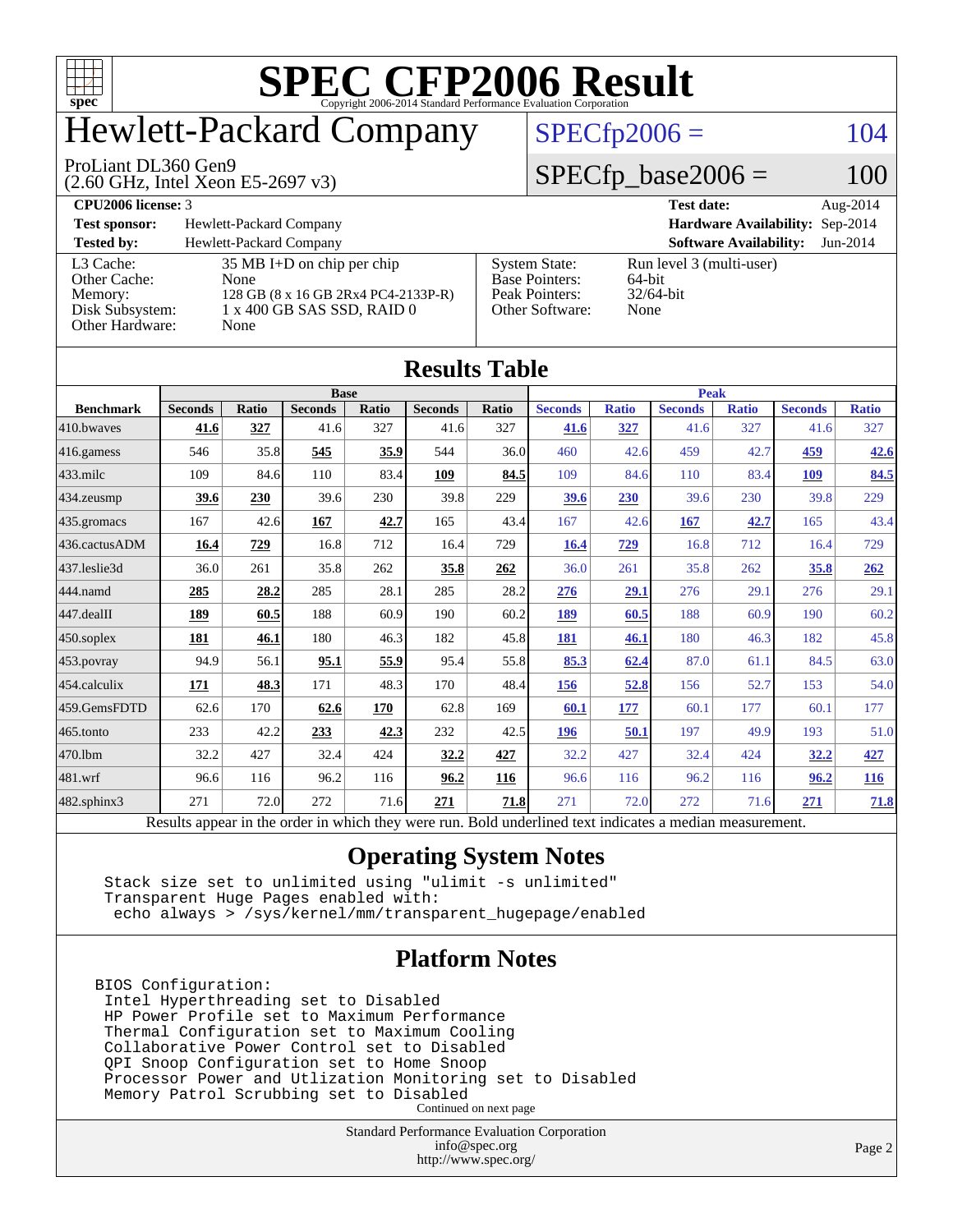

# Hewlett-Packard Company

ProLiant DL360 Gen9

 $SPECTp2006 = 104$ 

(2.60 GHz, Intel Xeon E5-2697 v3)

 $SPECTp\_base2006 = 100$ 

**[Test sponsor:](http://www.spec.org/auto/cpu2006/Docs/result-fields.html#Testsponsor)** Hewlett-Packard Company **[Hardware Availability:](http://www.spec.org/auto/cpu2006/Docs/result-fields.html#HardwareAvailability)** Sep-2014 **[Tested by:](http://www.spec.org/auto/cpu2006/Docs/result-fields.html#Testedby)** Hewlett-Packard Company **[Software Availability:](http://www.spec.org/auto/cpu2006/Docs/result-fields.html#SoftwareAvailability)** Jun-2014

**[CPU2006 license:](http://www.spec.org/auto/cpu2006/Docs/result-fields.html#CPU2006license)** 3 **[Test date:](http://www.spec.org/auto/cpu2006/Docs/result-fields.html#Testdate)** Aug-2014

#### **[Platform Notes \(Continued\)](http://www.spec.org/auto/cpu2006/Docs/result-fields.html#PlatformNotes)**

 Memory Refresh Rate set to 1x Refresh Sysinfo program /home/cpu2006/config/sysinfo.rev6818 \$Rev: 6818 \$ \$Date:: 2012-07-17 #\$ e86d102572650a6e4d596a3cee98f191 running on localhost.localdomain Fri Aug 22 17:09:50 2014 This section contains SUT (System Under Test) info as seen by some common utilities. To remove or add to this section, see: <http://www.spec.org/cpu2006/Docs/config.html#sysinfo> From /proc/cpuinfo model name : Intel(R) Xeon(R) CPU E5-2697 v3 @ 2.60GHz 1 "physical id"s (chips) 14 "processors" cores, siblings (Caution: counting these is hw and system dependent. The following excerpts from /proc/cpuinfo might not be reliable. Use with caution.) cpu cores : 14 siblings : 14 physical 0: cores 0 2 4 5 6 8 9 10 11 12 13 14 cache size : 35840 KB From /proc/meminfo MemTotal: 131735012 kB HugePages\_Total: 0<br>Hugepagesize: 2048 kB Hugepagesize: From /etc/\*release\* /etc/\*version\* os-release: NAME="Red Hat Enterprise Linux Server" VERSION="7.0 (Maipo)" ID="rhel" ID\_LIKE="fedora" VERSION\_ID="7.0" PRETTY NAME="Red Hat Enterprise Linux Server 7.0 (Maipo)" ANSI\_COLOR="0;31" CPE\_NAME="cpe:/o:redhat:enterprise\_linux:7.0:GA:server" redhat-release: Red Hat Enterprise Linux Server release 7.0 (Maipo) system-release: Red Hat Enterprise Linux Server release 7.0 (Maipo) system-release-cpe: cpe:/o:redhat:enterprise\_linux:7.0:ga:server uname -a: Linux localhost.localdomain 3.10.0-123.el7.x86\_64 #1 SMP Mon May 5 11:16:57 EDT 2014 x86\_64 x86\_64 x86\_64 GNU/Linux run-level 3 Aug 22 11:40 SPEC is set to: /home/cpu2006 Filesystem Type Size Used Avail Use% Mounted on<br>
/dev/mapper/rhel-home xfs 318G 4.1G 314G 2% /home /dev/mapper/rhel-home xfs Additional information from dmidecode: Continued on next page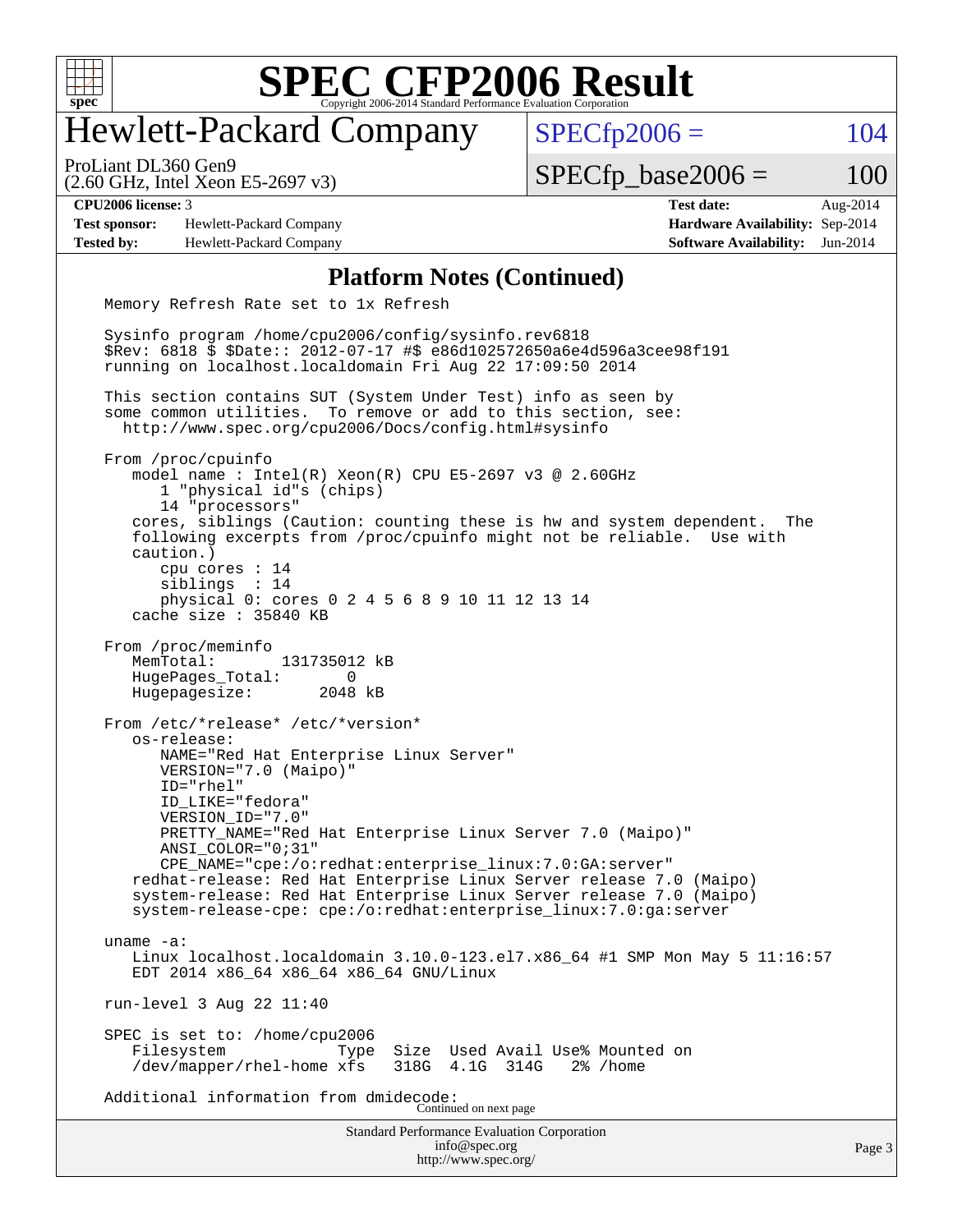

# Hewlett-Packard Company

 $SPECTp2006 = 104$ 

ProLiant DL360 Gen9

(2.60 GHz, Intel Xeon E5-2697 v3)

**[Test sponsor:](http://www.spec.org/auto/cpu2006/Docs/result-fields.html#Testsponsor)** Hewlett-Packard Company **[Hardware Availability:](http://www.spec.org/auto/cpu2006/Docs/result-fields.html#HardwareAvailability)** Sep-2014 **[Tested by:](http://www.spec.org/auto/cpu2006/Docs/result-fields.html#Testedby)** Hewlett-Packard Company **[Software Availability:](http://www.spec.org/auto/cpu2006/Docs/result-fields.html#SoftwareAvailability)** Jun-2014

**[CPU2006 license:](http://www.spec.org/auto/cpu2006/Docs/result-fields.html#CPU2006license)** 3 **[Test date:](http://www.spec.org/auto/cpu2006/Docs/result-fields.html#Testdate)** Aug-2014

 $SPECTp\_base2006 = 100$ 

#### **[Platform Notes \(Continued\)](http://www.spec.org/auto/cpu2006/Docs/result-fields.html#PlatformNotes)**

 BIOS HP P89 07/11/2014 Memory: 8x HP NOT AVAILABLE 16 GB 2133 MHz 2 rank 16x UNKNOWN NOT AVAILABLE

 (End of data from sysinfo program) Regarding the sysinfo display about the memory installed, the correct amount of memory is 128 GB and the dmidecode description should have one line reading as: 8x HP NOT AVAILABLE 16 GB 2133 MHz 2 rank

#### **[General Notes](http://www.spec.org/auto/cpu2006/Docs/result-fields.html#GeneralNotes)**

Environment variables set by runspec before the start of the run: KMP\_AFFINITY = "granularity=fine,compact" LD\_LIBRARY\_PATH = "/home/cpu2006/libs/32:/home/cpu2006/libs/64:/home/cpu2006/sh" OMP NUM THREADS =  $"14"$ 

 Binaries compiled on a system with 1x Core i7-860 CPU + 8GB memory using RedHat EL 6.4

**[Base Compiler Invocation](http://www.spec.org/auto/cpu2006/Docs/result-fields.html#BaseCompilerInvocation)**

[C benchmarks](http://www.spec.org/auto/cpu2006/Docs/result-fields.html#Cbenchmarks):  $icc$   $-m64$ 

[C++ benchmarks:](http://www.spec.org/auto/cpu2006/Docs/result-fields.html#CXXbenchmarks) [icpc -m64](http://www.spec.org/cpu2006/results/res2014q3/cpu2006-20140908-31263.flags.html#user_CXXbase_intel_icpc_64bit_bedb90c1146cab66620883ef4f41a67e)

[Fortran benchmarks](http://www.spec.org/auto/cpu2006/Docs/result-fields.html#Fortranbenchmarks): [ifort -m64](http://www.spec.org/cpu2006/results/res2014q3/cpu2006-20140908-31263.flags.html#user_FCbase_intel_ifort_64bit_ee9d0fb25645d0210d97eb0527dcc06e)

[Benchmarks using both Fortran and C](http://www.spec.org/auto/cpu2006/Docs/result-fields.html#BenchmarksusingbothFortranandC): [icc -m64](http://www.spec.org/cpu2006/results/res2014q3/cpu2006-20140908-31263.flags.html#user_CC_FCbase_intel_icc_64bit_0b7121f5ab7cfabee23d88897260401c) [ifort -m64](http://www.spec.org/cpu2006/results/res2014q3/cpu2006-20140908-31263.flags.html#user_CC_FCbase_intel_ifort_64bit_ee9d0fb25645d0210d97eb0527dcc06e)

### **[Base Portability Flags](http://www.spec.org/auto/cpu2006/Docs/result-fields.html#BasePortabilityFlags)**

 410.bwaves: [-DSPEC\\_CPU\\_LP64](http://www.spec.org/cpu2006/results/res2014q3/cpu2006-20140908-31263.flags.html#suite_basePORTABILITY410_bwaves_DSPEC_CPU_LP64) 416.gamess: [-DSPEC\\_CPU\\_LP64](http://www.spec.org/cpu2006/results/res2014q3/cpu2006-20140908-31263.flags.html#suite_basePORTABILITY416_gamess_DSPEC_CPU_LP64) 433.milc: [-DSPEC\\_CPU\\_LP64](http://www.spec.org/cpu2006/results/res2014q3/cpu2006-20140908-31263.flags.html#suite_basePORTABILITY433_milc_DSPEC_CPU_LP64) 434.zeusmp: [-DSPEC\\_CPU\\_LP64](http://www.spec.org/cpu2006/results/res2014q3/cpu2006-20140908-31263.flags.html#suite_basePORTABILITY434_zeusmp_DSPEC_CPU_LP64) 435.gromacs: [-DSPEC\\_CPU\\_LP64](http://www.spec.org/cpu2006/results/res2014q3/cpu2006-20140908-31263.flags.html#suite_basePORTABILITY435_gromacs_DSPEC_CPU_LP64) [-nofor\\_main](http://www.spec.org/cpu2006/results/res2014q3/cpu2006-20140908-31263.flags.html#user_baseLDPORTABILITY435_gromacs_f-nofor_main) 436.cactusADM: [-DSPEC\\_CPU\\_LP64](http://www.spec.org/cpu2006/results/res2014q3/cpu2006-20140908-31263.flags.html#suite_basePORTABILITY436_cactusADM_DSPEC_CPU_LP64) [-nofor\\_main](http://www.spec.org/cpu2006/results/res2014q3/cpu2006-20140908-31263.flags.html#user_baseLDPORTABILITY436_cactusADM_f-nofor_main) 437.leslie3d: [-DSPEC\\_CPU\\_LP64](http://www.spec.org/cpu2006/results/res2014q3/cpu2006-20140908-31263.flags.html#suite_basePORTABILITY437_leslie3d_DSPEC_CPU_LP64) 444.namd: [-DSPEC\\_CPU\\_LP64](http://www.spec.org/cpu2006/results/res2014q3/cpu2006-20140908-31263.flags.html#suite_basePORTABILITY444_namd_DSPEC_CPU_LP64) 447.dealII: [-DSPEC\\_CPU\\_LP64](http://www.spec.org/cpu2006/results/res2014q3/cpu2006-20140908-31263.flags.html#suite_basePORTABILITY447_dealII_DSPEC_CPU_LP64) 450.soplex: [-DSPEC\\_CPU\\_LP64](http://www.spec.org/cpu2006/results/res2014q3/cpu2006-20140908-31263.flags.html#suite_basePORTABILITY450_soplex_DSPEC_CPU_LP64)

Continued on next page

Standard Performance Evaluation Corporation [info@spec.org](mailto:info@spec.org) <http://www.spec.org/>

Page 4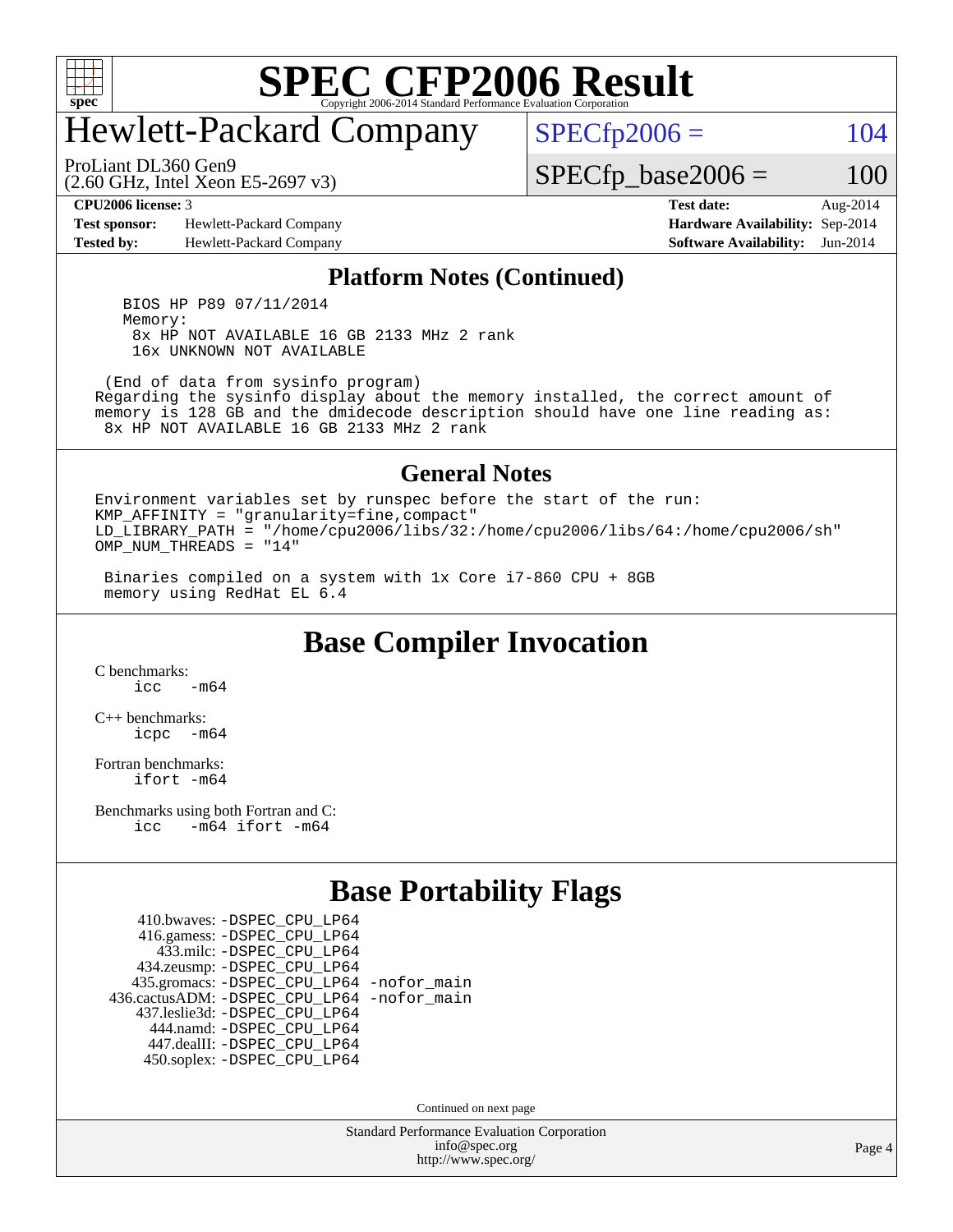

# Hewlett-Packard Company

ProLiant DL360 Gen9

 $SPECfp2006 = 104$  $SPECfp2006 = 104$ 

(2.60 GHz, Intel Xeon E5-2697 v3)

 $SPECfp\_base2006 = 100$ 

**[Test sponsor:](http://www.spec.org/auto/cpu2006/Docs/result-fields.html#Testsponsor)** Hewlett-Packard Company **[Hardware Availability:](http://www.spec.org/auto/cpu2006/Docs/result-fields.html#HardwareAvailability)** Sep-2014

**[CPU2006 license:](http://www.spec.org/auto/cpu2006/Docs/result-fields.html#CPU2006license)** 3 **[Test date:](http://www.spec.org/auto/cpu2006/Docs/result-fields.html#Testdate)** Aug-2014 **[Tested by:](http://www.spec.org/auto/cpu2006/Docs/result-fields.html#Testedby)** Hewlett-Packard Company **[Software Availability:](http://www.spec.org/auto/cpu2006/Docs/result-fields.html#SoftwareAvailability)** Jun-2014

# **[Base Portability Flags \(Continued\)](http://www.spec.org/auto/cpu2006/Docs/result-fields.html#BasePortabilityFlags)**

 453.povray: [-DSPEC\\_CPU\\_LP64](http://www.spec.org/cpu2006/results/res2014q3/cpu2006-20140908-31263.flags.html#suite_basePORTABILITY453_povray_DSPEC_CPU_LP64) 454.calculix: [-DSPEC\\_CPU\\_LP64](http://www.spec.org/cpu2006/results/res2014q3/cpu2006-20140908-31263.flags.html#suite_basePORTABILITY454_calculix_DSPEC_CPU_LP64) [-nofor\\_main](http://www.spec.org/cpu2006/results/res2014q3/cpu2006-20140908-31263.flags.html#user_baseLDPORTABILITY454_calculix_f-nofor_main) 459.GemsFDTD: [-DSPEC\\_CPU\\_LP64](http://www.spec.org/cpu2006/results/res2014q3/cpu2006-20140908-31263.flags.html#suite_basePORTABILITY459_GemsFDTD_DSPEC_CPU_LP64)

 465.tonto: [-DSPEC\\_CPU\\_LP64](http://www.spec.org/cpu2006/results/res2014q3/cpu2006-20140908-31263.flags.html#suite_basePORTABILITY465_tonto_DSPEC_CPU_LP64) 470.lbm: [-DSPEC\\_CPU\\_LP64](http://www.spec.org/cpu2006/results/res2014q3/cpu2006-20140908-31263.flags.html#suite_basePORTABILITY470_lbm_DSPEC_CPU_LP64) 482.sphinx3: [-DSPEC\\_CPU\\_LP64](http://www.spec.org/cpu2006/results/res2014q3/cpu2006-20140908-31263.flags.html#suite_basePORTABILITY482_sphinx3_DSPEC_CPU_LP64)

481.wrf: [-DSPEC\\_CPU\\_LP64](http://www.spec.org/cpu2006/results/res2014q3/cpu2006-20140908-31263.flags.html#suite_basePORTABILITY481_wrf_DSPEC_CPU_LP64) [-DSPEC\\_CPU\\_CASE\\_FLAG](http://www.spec.org/cpu2006/results/res2014q3/cpu2006-20140908-31263.flags.html#b481.wrf_baseCPORTABILITY_DSPEC_CPU_CASE_FLAG) [-DSPEC\\_CPU\\_LINUX](http://www.spec.org/cpu2006/results/res2014q3/cpu2006-20140908-31263.flags.html#b481.wrf_baseCPORTABILITY_DSPEC_CPU_LINUX)

### **[Base Optimization Flags](http://www.spec.org/auto/cpu2006/Docs/result-fields.html#BaseOptimizationFlags)**

[C benchmarks](http://www.spec.org/auto/cpu2006/Docs/result-fields.html#Cbenchmarks):

[-xCORE-AVX2](http://www.spec.org/cpu2006/results/res2014q3/cpu2006-20140908-31263.flags.html#user_CCbase_f-xAVX2_5f5fc0cbe2c9f62c816d3e45806c70d7) [-ipo](http://www.spec.org/cpu2006/results/res2014q3/cpu2006-20140908-31263.flags.html#user_CCbase_f-ipo) [-O3](http://www.spec.org/cpu2006/results/res2014q3/cpu2006-20140908-31263.flags.html#user_CCbase_f-O3) [-no-prec-div](http://www.spec.org/cpu2006/results/res2014q3/cpu2006-20140908-31263.flags.html#user_CCbase_f-no-prec-div) [-parallel](http://www.spec.org/cpu2006/results/res2014q3/cpu2006-20140908-31263.flags.html#user_CCbase_f-parallel) [-opt-prefetch](http://www.spec.org/cpu2006/results/res2014q3/cpu2006-20140908-31263.flags.html#user_CCbase_f-opt-prefetch) [-ansi-alias](http://www.spec.org/cpu2006/results/res2014q3/cpu2006-20140908-31263.flags.html#user_CCbase_f-ansi-alias)

[C++ benchmarks:](http://www.spec.org/auto/cpu2006/Docs/result-fields.html#CXXbenchmarks)

[-xCORE-AVX2](http://www.spec.org/cpu2006/results/res2014q3/cpu2006-20140908-31263.flags.html#user_CXXbase_f-xAVX2_5f5fc0cbe2c9f62c816d3e45806c70d7) [-ipo](http://www.spec.org/cpu2006/results/res2014q3/cpu2006-20140908-31263.flags.html#user_CXXbase_f-ipo) [-O3](http://www.spec.org/cpu2006/results/res2014q3/cpu2006-20140908-31263.flags.html#user_CXXbase_f-O3) [-no-prec-div](http://www.spec.org/cpu2006/results/res2014q3/cpu2006-20140908-31263.flags.html#user_CXXbase_f-no-prec-div) [-opt-prefetch](http://www.spec.org/cpu2006/results/res2014q3/cpu2006-20140908-31263.flags.html#user_CXXbase_f-opt-prefetch) [-ansi-alias](http://www.spec.org/cpu2006/results/res2014q3/cpu2006-20140908-31263.flags.html#user_CXXbase_f-ansi-alias)

[Fortran benchmarks](http://www.spec.org/auto/cpu2006/Docs/result-fields.html#Fortranbenchmarks):

[-xCORE-AVX2](http://www.spec.org/cpu2006/results/res2014q3/cpu2006-20140908-31263.flags.html#user_FCbase_f-xAVX2_5f5fc0cbe2c9f62c816d3e45806c70d7) [-ipo](http://www.spec.org/cpu2006/results/res2014q3/cpu2006-20140908-31263.flags.html#user_FCbase_f-ipo) [-O3](http://www.spec.org/cpu2006/results/res2014q3/cpu2006-20140908-31263.flags.html#user_FCbase_f-O3) [-no-prec-div](http://www.spec.org/cpu2006/results/res2014q3/cpu2006-20140908-31263.flags.html#user_FCbase_f-no-prec-div) [-parallel](http://www.spec.org/cpu2006/results/res2014q3/cpu2006-20140908-31263.flags.html#user_FCbase_f-parallel) [-opt-prefetch](http://www.spec.org/cpu2006/results/res2014q3/cpu2006-20140908-31263.flags.html#user_FCbase_f-opt-prefetch)

[Benchmarks using both Fortran and C](http://www.spec.org/auto/cpu2006/Docs/result-fields.html#BenchmarksusingbothFortranandC): [-xCORE-AVX2](http://www.spec.org/cpu2006/results/res2014q3/cpu2006-20140908-31263.flags.html#user_CC_FCbase_f-xAVX2_5f5fc0cbe2c9f62c816d3e45806c70d7) [-ipo](http://www.spec.org/cpu2006/results/res2014q3/cpu2006-20140908-31263.flags.html#user_CC_FCbase_f-ipo) [-O3](http://www.spec.org/cpu2006/results/res2014q3/cpu2006-20140908-31263.flags.html#user_CC_FCbase_f-O3) [-no-prec-div](http://www.spec.org/cpu2006/results/res2014q3/cpu2006-20140908-31263.flags.html#user_CC_FCbase_f-no-prec-div) [-parallel](http://www.spec.org/cpu2006/results/res2014q3/cpu2006-20140908-31263.flags.html#user_CC_FCbase_f-parallel) [-opt-prefetch](http://www.spec.org/cpu2006/results/res2014q3/cpu2006-20140908-31263.flags.html#user_CC_FCbase_f-opt-prefetch) [-ansi-alias](http://www.spec.org/cpu2006/results/res2014q3/cpu2006-20140908-31263.flags.html#user_CC_FCbase_f-ansi-alias)

### **[Peak Compiler Invocation](http://www.spec.org/auto/cpu2006/Docs/result-fields.html#PeakCompilerInvocation)**

[C benchmarks](http://www.spec.org/auto/cpu2006/Docs/result-fields.html#Cbenchmarks):  $-m64$ 

[C++ benchmarks:](http://www.spec.org/auto/cpu2006/Docs/result-fields.html#CXXbenchmarks) [icpc -m64](http://www.spec.org/cpu2006/results/res2014q3/cpu2006-20140908-31263.flags.html#user_CXXpeak_intel_icpc_64bit_bedb90c1146cab66620883ef4f41a67e)

[Fortran benchmarks](http://www.spec.org/auto/cpu2006/Docs/result-fields.html#Fortranbenchmarks): [ifort -m64](http://www.spec.org/cpu2006/results/res2014q3/cpu2006-20140908-31263.flags.html#user_FCpeak_intel_ifort_64bit_ee9d0fb25645d0210d97eb0527dcc06e)

[Benchmarks using both Fortran and C](http://www.spec.org/auto/cpu2006/Docs/result-fields.html#BenchmarksusingbothFortranandC): [icc -m64](http://www.spec.org/cpu2006/results/res2014q3/cpu2006-20140908-31263.flags.html#user_CC_FCpeak_intel_icc_64bit_0b7121f5ab7cfabee23d88897260401c) [ifort -m64](http://www.spec.org/cpu2006/results/res2014q3/cpu2006-20140908-31263.flags.html#user_CC_FCpeak_intel_ifort_64bit_ee9d0fb25645d0210d97eb0527dcc06e)

# **[Peak Portability Flags](http://www.spec.org/auto/cpu2006/Docs/result-fields.html#PeakPortabilityFlags)**

Same as Base Portability Flags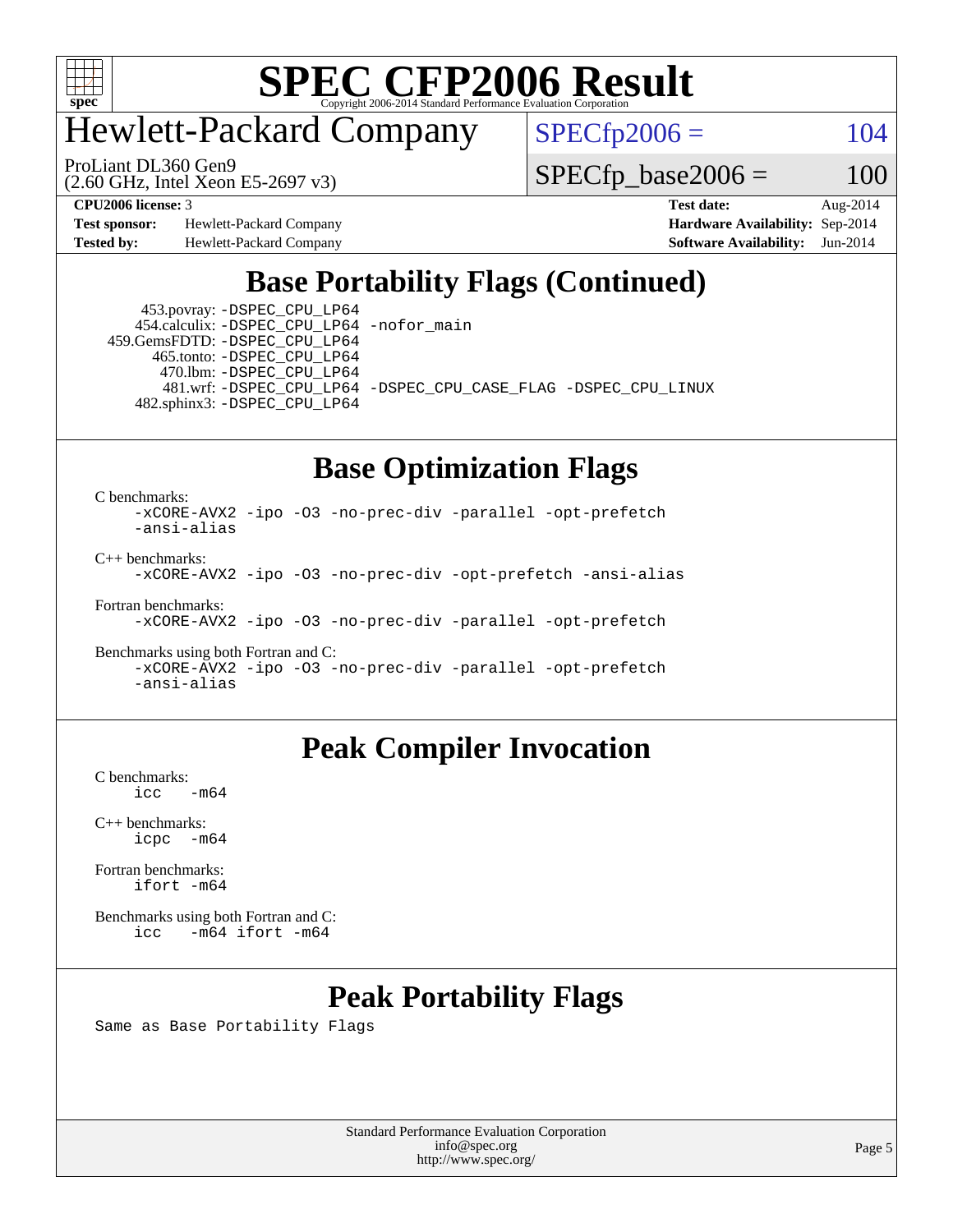

# Hewlett-Packard Company

 $SPECfp2006 = 104$  $SPECfp2006 = 104$ 

(2.60 GHz, Intel Xeon E5-2697 v3) ProLiant DL360 Gen9

 $SPECfp\_base2006 = 100$ 

**[Test sponsor:](http://www.spec.org/auto/cpu2006/Docs/result-fields.html#Testsponsor)** Hewlett-Packard Company **[Hardware Availability:](http://www.spec.org/auto/cpu2006/Docs/result-fields.html#HardwareAvailability)** Sep-2014 **[Tested by:](http://www.spec.org/auto/cpu2006/Docs/result-fields.html#Testedby)** Hewlett-Packard Company **[Software Availability:](http://www.spec.org/auto/cpu2006/Docs/result-fields.html#SoftwareAvailability)** Jun-2014

**[CPU2006 license:](http://www.spec.org/auto/cpu2006/Docs/result-fields.html#CPU2006license)** 3 **[Test date:](http://www.spec.org/auto/cpu2006/Docs/result-fields.html#Testdate)** Aug-2014

### **[Peak Optimization Flags](http://www.spec.org/auto/cpu2006/Docs/result-fields.html#PeakOptimizationFlags)**

[C benchmarks](http://www.spec.org/auto/cpu2006/Docs/result-fields.html#Cbenchmarks):

433.milc: basepeak = yes

 $470.$ lbm: basepeak = yes

 $482$ .sphinx3: basepeak = yes

[C++ benchmarks:](http://www.spec.org/auto/cpu2006/Docs/result-fields.html#CXXbenchmarks)

 444.namd: [-xCORE-AVX2](http://www.spec.org/cpu2006/results/res2014q3/cpu2006-20140908-31263.flags.html#user_peakPASS2_CXXFLAGSPASS2_LDFLAGS444_namd_f-xAVX2_5f5fc0cbe2c9f62c816d3e45806c70d7)(pass 2) [-prof-gen](http://www.spec.org/cpu2006/results/res2014q3/cpu2006-20140908-31263.flags.html#user_peakPASS1_CXXFLAGSPASS1_LDFLAGS444_namd_prof_gen_e43856698f6ca7b7e442dfd80e94a8fc)(pass 1) [-ipo](http://www.spec.org/cpu2006/results/res2014q3/cpu2006-20140908-31263.flags.html#user_peakPASS2_CXXFLAGSPASS2_LDFLAGS444_namd_f-ipo)(pass 2) [-O3](http://www.spec.org/cpu2006/results/res2014q3/cpu2006-20140908-31263.flags.html#user_peakPASS2_CXXFLAGSPASS2_LDFLAGS444_namd_f-O3)(pass 2) [-no-prec-div](http://www.spec.org/cpu2006/results/res2014q3/cpu2006-20140908-31263.flags.html#user_peakPASS2_CXXFLAGSPASS2_LDFLAGS444_namd_f-no-prec-div)(pass 2) [-prof-use](http://www.spec.org/cpu2006/results/res2014q3/cpu2006-20140908-31263.flags.html#user_peakPASS2_CXXFLAGSPASS2_LDFLAGS444_namd_prof_use_bccf7792157ff70d64e32fe3e1250b55)(pass 2) [-fno-alias](http://www.spec.org/cpu2006/results/res2014q3/cpu2006-20140908-31263.flags.html#user_peakCXXOPTIMIZEOPTIMIZE444_namd_f-no-alias_694e77f6c5a51e658e82ccff53a9e63a) [-auto-ilp32](http://www.spec.org/cpu2006/results/res2014q3/cpu2006-20140908-31263.flags.html#user_peakCXXOPTIMIZE444_namd_f-auto-ilp32)

447.dealII: basepeak = yes

 $450$ .soplex: basepeak = yes

```
 453.povray: -xCORE-AVX2(pass 2) -prof-gen(pass 1) -ipo(pass 2)
          -O3(pass 2) -no-prec-div(pass 2) -prof-use(pass 2) -unroll4
          -ansi-alias
```
[Fortran benchmarks](http://www.spec.org/auto/cpu2006/Docs/result-fields.html#Fortranbenchmarks):

```
410.bwaves: basepeak = yes 416.gamess: -xCORE-AVX2(pass 2) -prof-gen(pass 1) -ipo(pass 2)
              -O3(pass 2) -no-prec-div(pass 2) -prof-use(pass 2) -unroll2
              -inline-level=0 -scalar-rep-
    434.zeusmp: basepeak = yes
    437.leslie3d: basepeak = yes
 459.GemsFDTD: -xCORE-AVX2(pass 2) -prof-gen(pass 1) -ipo(pass 2)
              -O3(pass 2) -no-prec-div(pass 2) -prof-use(pass 2) -unroll2
             -inline-level=0 -opt-prefetch -parallel
      465.tonto: -xCORE-AVX2(pass 2) -prof-gen(pass 1) -ipo(pass 2)
              -03(pass 2) -no-prec-div(pass 2) -prof-use(pass 2)
             -inline-calloc -opt-malloc-options=3 -auto -unroll4
```
[Benchmarks using both Fortran and C](http://www.spec.org/auto/cpu2006/Docs/result-fields.html#BenchmarksusingbothFortranandC):

 435.gromacs: basepeak = yes 436.cactusADM: basepeak = yes 454.calculix: [-xCORE-AVX2](http://www.spec.org/cpu2006/results/res2014q3/cpu2006-20140908-31263.flags.html#user_peakOPTIMIZE454_calculix_f-xAVX2_5f5fc0cbe2c9f62c816d3e45806c70d7) [-ipo](http://www.spec.org/cpu2006/results/res2014q3/cpu2006-20140908-31263.flags.html#user_peakOPTIMIZE454_calculix_f-ipo) [-O3](http://www.spec.org/cpu2006/results/res2014q3/cpu2006-20140908-31263.flags.html#user_peakOPTIMIZE454_calculix_f-O3) [-no-prec-div](http://www.spec.org/cpu2006/results/res2014q3/cpu2006-20140908-31263.flags.html#user_peakOPTIMIZE454_calculix_f-no-prec-div) [-auto-ilp32](http://www.spec.org/cpu2006/results/res2014q3/cpu2006-20140908-31263.flags.html#user_peakCOPTIMIZE454_calculix_f-auto-ilp32) [-ansi-alias](http://www.spec.org/cpu2006/results/res2014q3/cpu2006-20140908-31263.flags.html#user_peakCOPTIMIZE454_calculix_f-ansi-alias)

Continued on next page